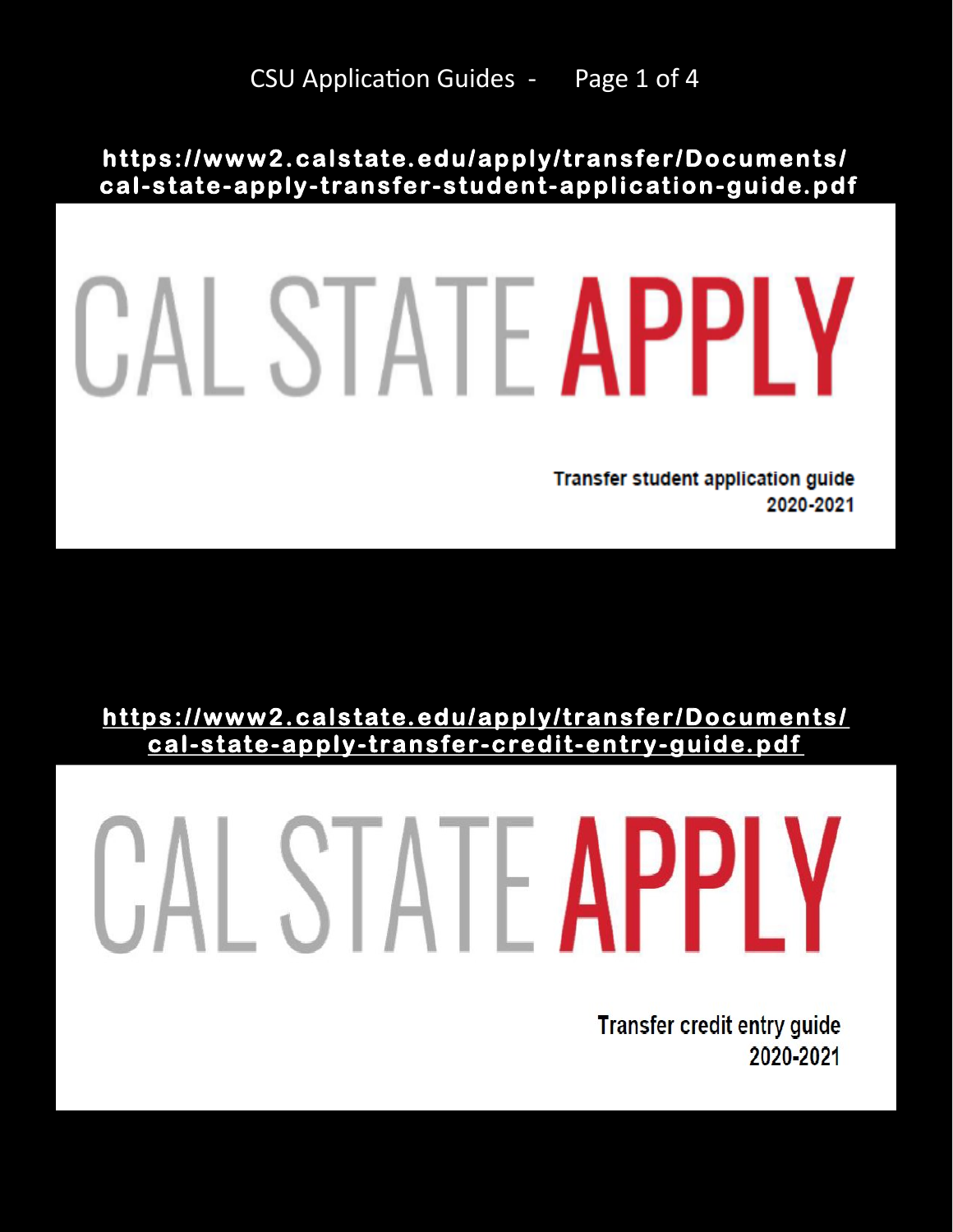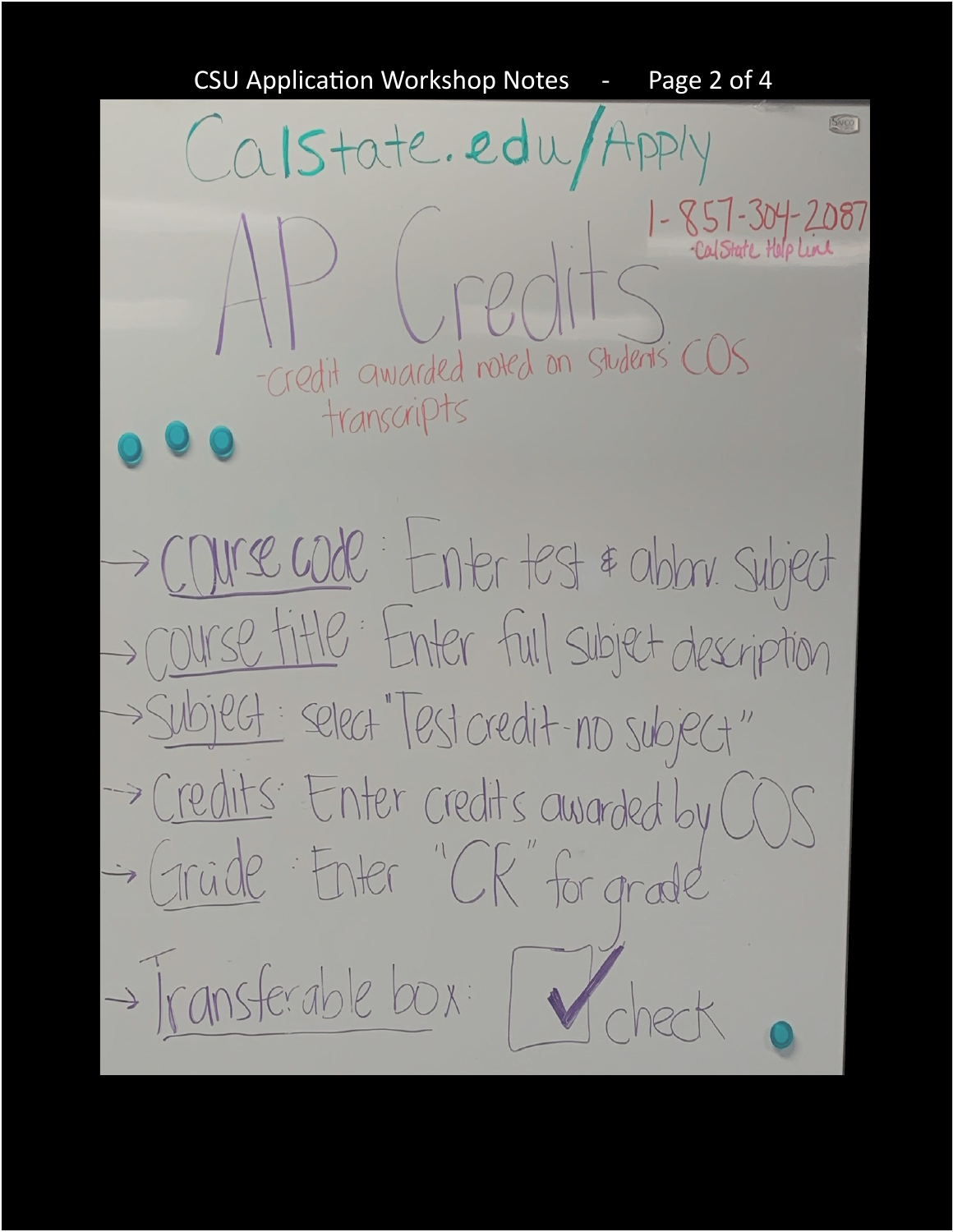CSU Application Workshop Notes - Page 3 of 4Application  $-857 - 304 - 2087$ SP 2020: Aug 1 to Aug 31<br>FA 2020: Oct 1 to Nov 30 \* Help Line  $-199$  are transferable  $\overline{\mathbb{R}}$ COURSES ABS HO DACA Academic Standing. ABS40 DALA Shida its shorton Sheet "Nore" Freshmen  $0 - 29$  units question. Sophmore 30 - 59 units Appleants that desired to the index of the straight of the straight of Junior 60-89 units show regarding Senior 90 + units Repeats: enter repeated course(s) noted on the Example 2: Example! Fall  $2018$  Engl "D" Fall 2018 Engl "RP" Sping 2019 Engl "W" Spring 2019  $f_{\text{ref}}$   $^{\prime}$  A"  $Fall 2019 Fng1$  " $p$ " Academic renewal: enter academic renewal course Course alleviation" noted on the transcript statewide ID= W/ grade "AR"